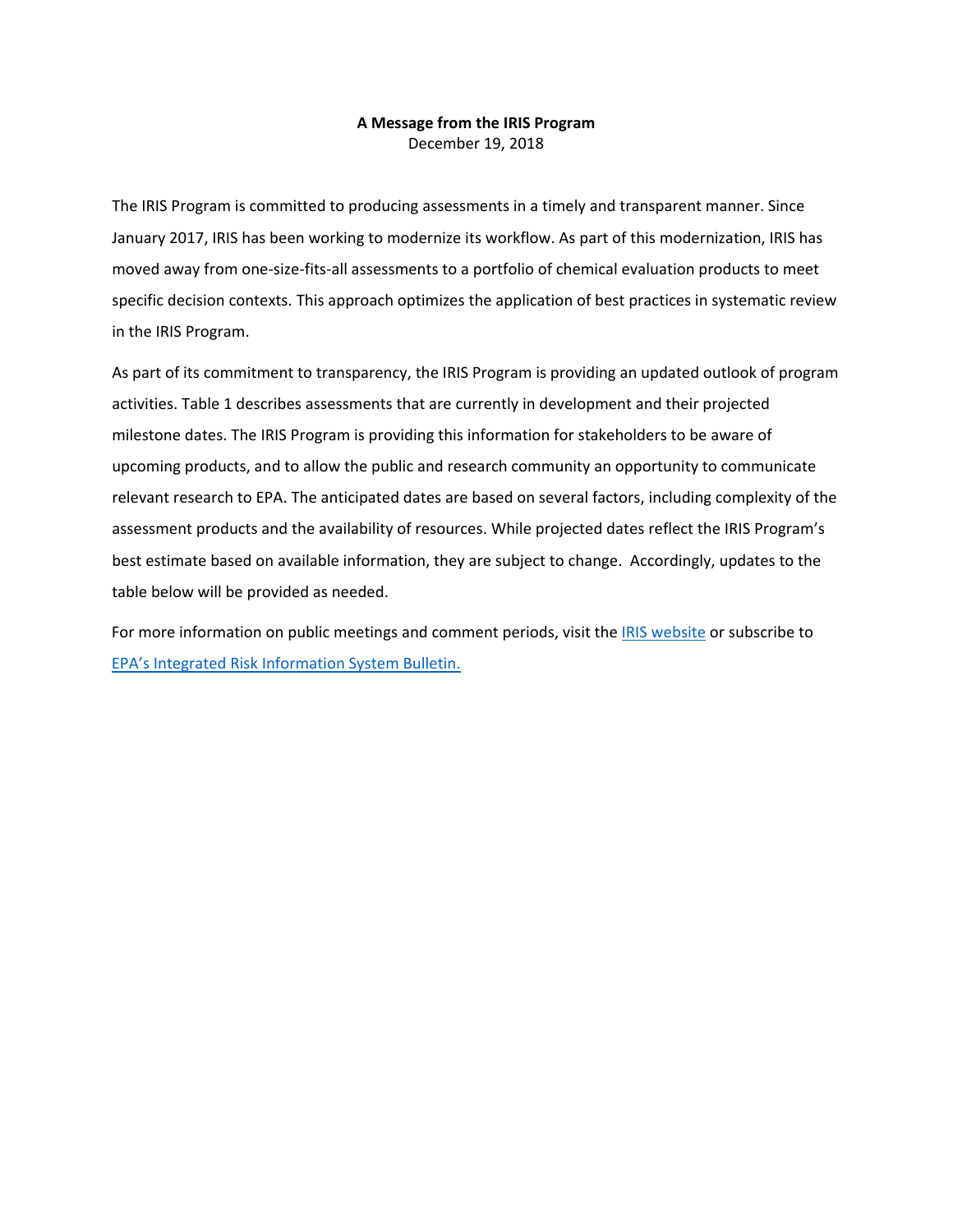## **Table 1. IRIS Program Outlook – December 2018**

| <b>Current Status</b>    | <b>Assessment</b>                                           | <b>Next Anticipated Public Step(s)</b> | <b>Projected Date</b> |
|--------------------------|-------------------------------------------------------------|----------------------------------------|-----------------------|
| Peer Review              | Ethyl tertiary butyl ether (ETBE) <sup>1</sup>              | Step 7: Final                          | <b>TBD</b>            |
|                          | tert-Butyl Alcohol <sup>1</sup>                             | Step 7: Final                          | <b>TBD</b>            |
| <b>Draft Development</b> | Arsenic, Inorganic <sup>2</sup>                             | Step 1: Systematic Review Protocol     | $FY19 - Q2$           |
|                          |                                                             | Step 4: Public Comment Draft           | $FY20 - Q2$           |
|                          |                                                             | Step 4: External Peer Review           | $FY21 - Q1$           |
|                          | Chromium VI <sup>2</sup>                                    | Step 1: Systematic Review Protocol     | $FY19 - Q2$           |
|                          |                                                             | Step 4: Public Comment Draft           | $FY20 - Q1$           |
|                          |                                                             | Step 4: External Peer Review           | $FY20 - Q3$           |
|                          | Polychlorinated Biphenyls<br>(PCBs; noncancer) <sup>2</sup> | Step 1: Systematic Review Protocol     | $FY19 - Q4$           |
|                          |                                                             | Step 4: Public Comment Draft           | $FY21 - Q1$           |
|                          |                                                             | Step 4: External Peer Review           | $FY21 - Q2$           |
|                          | Perfluorononanoic Acid (PFNA) <sup>3</sup>                  | Step 1: Systematic Review Protocol     | <b>TBD</b>            |
|                          |                                                             | Step 4: Public Comment Draft           | <b>TBD</b>            |
|                          |                                                             | Step 4: External Peer Review           | <b>TBD</b>            |
|                          | Perfluorobutanoic Acid (PFBA) <sup>3</sup>                  | Step 1: Systematic Review Protocol     | <b>TBD</b>            |
|                          |                                                             | Step 4: Public Comment Draft           | <b>TBD</b>            |
|                          |                                                             | Step 4: External Peer Review           | <b>TBD</b>            |
|                          | Perfluorohexanoic Acid (PFHxA) <sup>3</sup>                 | Step 1: Systematic Review Protocol     | <b>TBD</b>            |
|                          |                                                             | Step 4: Public Comment Draft           | TBD                   |
|                          |                                                             | Step 4: External Peer Review           | <b>TBD</b>            |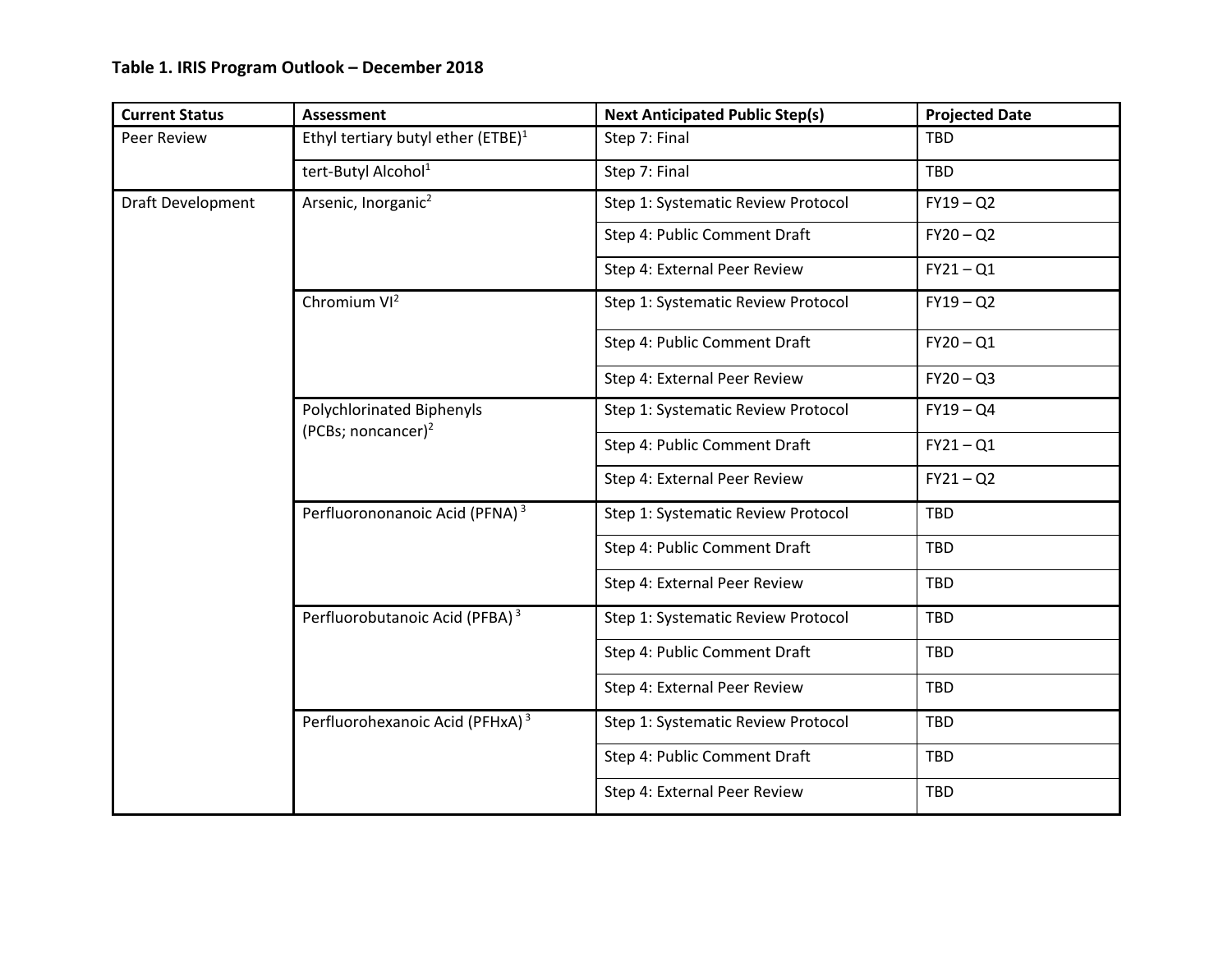| <b>Current Status</b>              | Assessment                                     | <b>Next Anticipated Public Step(s)</b> | <b>Projected Date</b> |
|------------------------------------|------------------------------------------------|----------------------------------------|-----------------------|
| <b>Draft Development</b>           | Perfluorohexane Sulfonate (PFHxS) <sup>3</sup> | Step 1: Systematic Review Protocol     | <b>TBD</b>            |
|                                    |                                                | Step 4: Public Comment Draft           | <b>TBD</b>            |
|                                    |                                                | Step 4: External Peer Review           | <b>TBD</b>            |
|                                    | Perfluorodecanoic Acid (PFDA) <sup>3</sup>     | Step 1: Systematic Review Protocol     | <b>TBD</b>            |
|                                    |                                                | Step 4: Public Comment Draft           | <b>TBD</b>            |
|                                    |                                                | Step 4: External Peer Review           | <b>TBD</b>            |
| Scoping and Problem<br>Formulation | Mercury salts                                  | Step 1: IRIS Assessment Plan           | $FY19 - Q3$           |
|                                    |                                                | Step 1: Systematic Review Protocol     | $FY20 - Q1$           |
|                                    |                                                | Step 4: Public Comment Draft           | $FY20 - QA$           |
|                                    |                                                | Step 4: External Peer Review           | $FY21 - Q2$           |
|                                    | Methylmercury                                  | Step 1: IRIS Assessment Plan           | $FY19 - Q2$           |
|                                    |                                                | Step 1: Systematic Review Protocol     | $FY20 - Q1$           |
|                                    |                                                | Step 4: Public Comment Draft           | $FY21 - Q2$           |
|                                    |                                                | Step 4: External Peer Review           | $FY22 - Q1$           |
|                                    | Vanadium and Compounds                         | Step 1: IRIS Assessment Plan           | <b>TBD</b>            |
|                                    |                                                | Step 1: Systematic Review Protocol     | <b>TBD</b>            |
|                                    |                                                | Step 4: Public Comment Draft           | <b>TBD</b>            |
|                                    |                                                | Step 4: External Peer Review           | <b>TBD</b>            |

1 The IRIS assessments of ethyl tert-butyl ether and *tert*-butanol are currently undergoing external peer review by EPA's Science Advisory Board-Chemical Assessment Advisory Committee (SAB-CAAC). Upon receipt of the final external peer review report, the IRIS Program will update Table 1 with the projected date for the next public milestone. Assessments in peer-review incorporate elements of systematic review consistent with the practices of the IRIS Program at the time of assessment development. These mature assessments may not reflect all the current IRIS Program systematic review feature.

<sup>2</sup>In line with recent advancements in IRIS systematic review practices, assessments already in draft development will publish a systematic review